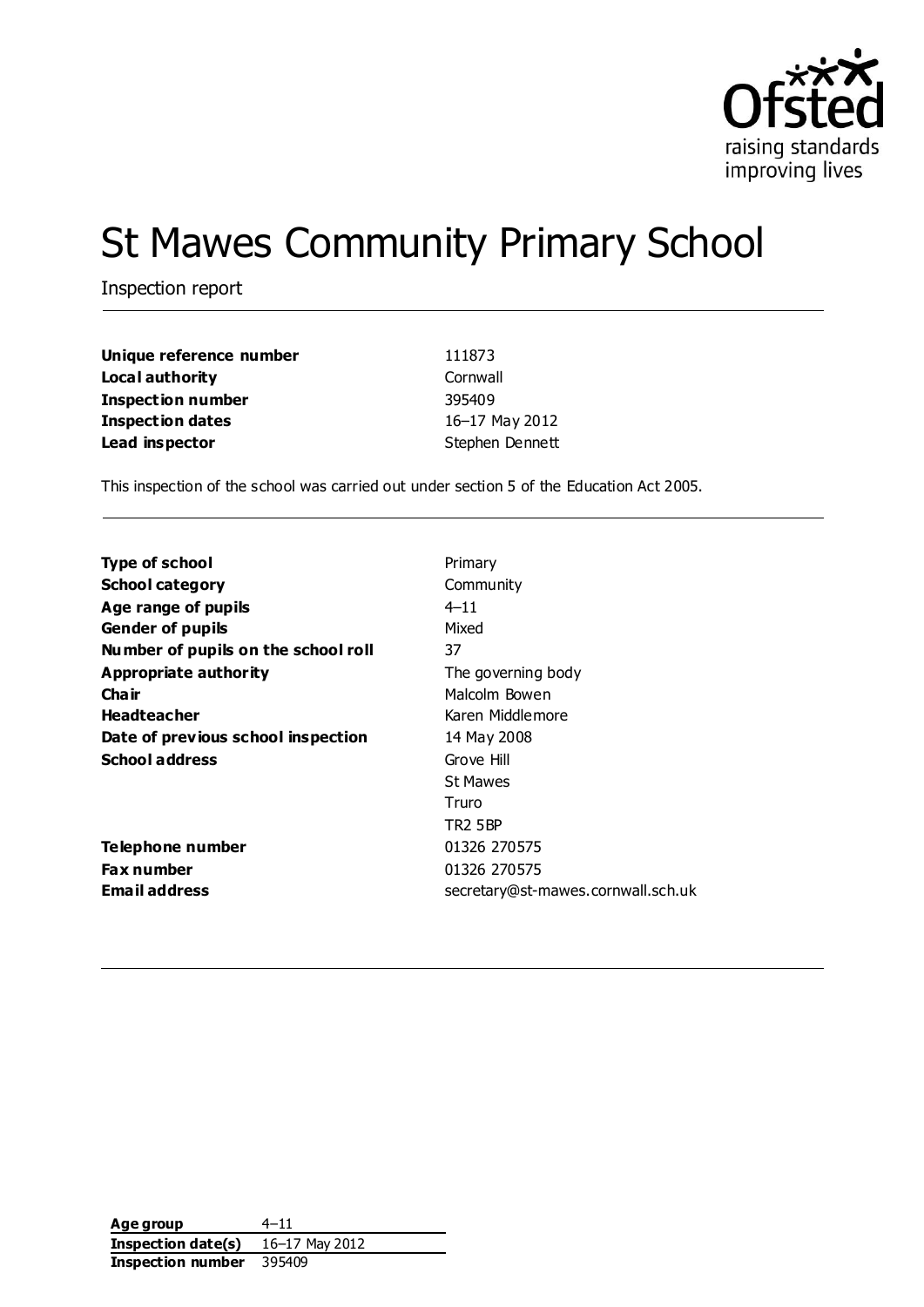

You can use Parent View to give Ofsted your opinion on your child's school. Ofsted will use the information parents and carers provide when deciding which schools to inspect and when.

You can also use Parent View to find out what other parents and carers think about schools in England. You can visit www.parentview.ofsted.gov.uk, or look for the link on the main Ofsted website: www.ofsted.gov.uk

The Office for Standards in Education, Children's Services and Skills (Ofsted) regulates and inspects to achieve excellence in the care of children and young people, and in education and skills for learners of all ages. It regulates and inspects childcare and children's social care, and inspects the Children and Family Court Advisory Support Service (Cafcass), schools, colleges, initial teacher training, work-based learning and skills training, adult and community learning, and education and training in prisons and other secure establishments. It assesses council children's services, and inspects services for looked after children, safeguarding and child protection.

Further copies of this report are obtainable from the school. Under the Education Act 2005, the school must provide a copy of this report free of charge to certain categories of pe ople. A charge not exceeding the full cost of reproduction may be made for any other copies supplied.

If you would like a copy of this document in a different format, such as large print or Braille, please telephone 0300 123 4234, or email enquiries@ofsted.gov.uk.

You may copy all or parts of this document for non-commercial educational purposes, as long as you give details of the source and date of publication and do not alter the information in any way.

To receive regular email alerts about new publications, including survey reports and school inspection reports, please visit our website and go to 'Subscribe'.

Piccadilly Gate Store St **Manchester** M1 2WD

T: 0300 123 4234 Textphone: 0161 618 8524 E: enquiries@ofsted.gov.uk W: www.ofsted.gov.uk



© Crown copyright 2012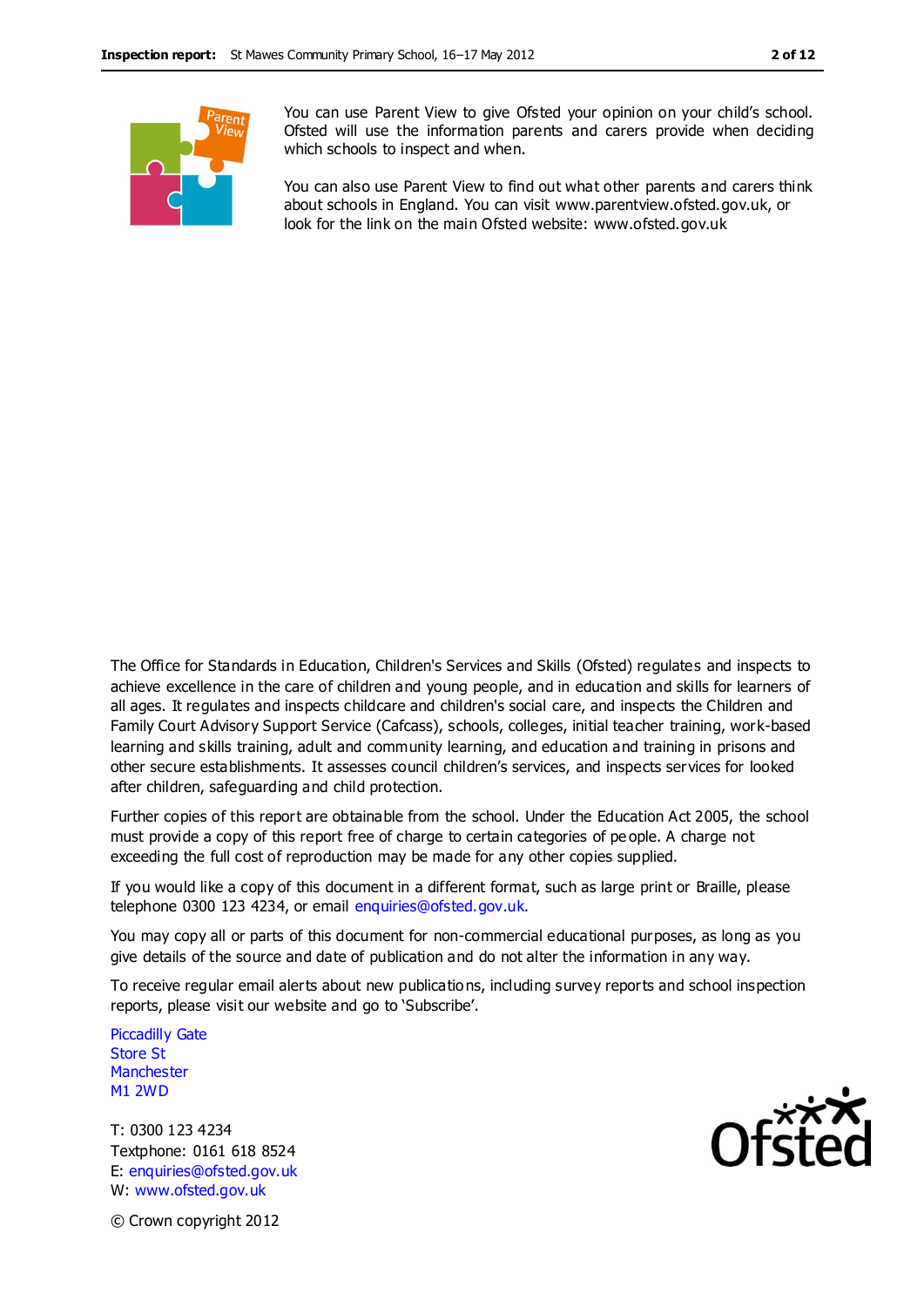### **Introduction**

Inspection team

Stephen Dennett **Additional inspector** 

This inspection was carried out with two days' notice. The inspector visited five lessons and parts of other lessons, and observed three teachers. He held meetings with members of the governing body, staff and groups of pupils. The inspector took account of the responses to the online questionnaire (Parent View) in planning the inspection, observed the school's work, and looked at policies, pupils' books, safeguarding records and evidence of the monitoring of teaching and learning. The inspector examined 17 questionnaires from parents and carers, 15 from pupils in Key Stage 2 and five from staff.

### **Information about the school**

St Mawes is a much smaller than average-sized primary school. Nearly all pupils are of White British heritage and none speaks English as an additional language; a few are of mixed British and African heritage. The proportion of pupils known to be eligible for free school meals is below average. The proportion of pupils with special educational needs supported at school action plus is below average. No pupil has a statement of special educational need. A significant proportion of pupils join the school at times other than the beginning of Reception. Pupils are taught in two mixed-age classes. Since the last inspection in May 2008, there has been a significant change of staff, including the appointment of the present headteacher in March 2010, who had been acting headteacher since January 2009. The school has achieved Dyslexia Friendly status, the Activemark, Artsmark Gold and a Healthy Schools award. The school meets the current floor standards, which set the minimum government expectations for pupils' attainment and progress.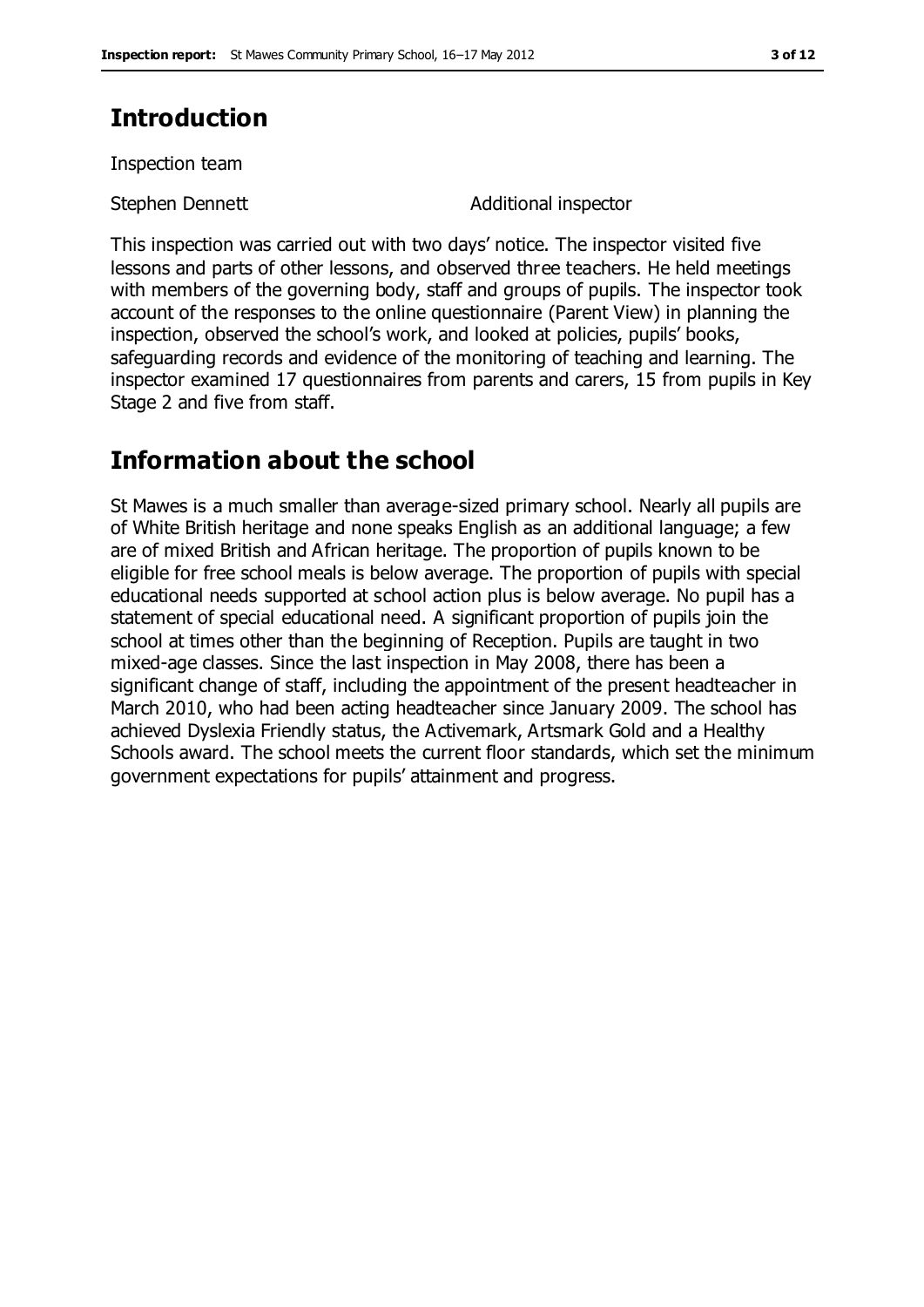### **Inspection judgements**

| <b>Overall effectiveness</b>          |  |
|---------------------------------------|--|
|                                       |  |
| <b>Achievement of pupils</b>          |  |
| <b>Quality of teaching</b>            |  |
| <b>Behaviour and safety of pupils</b> |  |
| <b>Leadership and management</b>      |  |

#### **Key findings**

- This is a good school which has improved since its last inspection. Attainment is above average at both key stages. The actions taken over recent years demonstrate that the school has the capacity to improve. The school is not yet outstanding because aspects of mathematics and teachers' marking need improvement.
- **Pupils achieve well and clearly enjoy learning. Pupils achieve particularly well in** English; attainment by the end of Year 6 is above average in writing and high in reading. Although most pupils achieve well in mathematics, their ability to investigate and solve mathematical problems is less well developed. All groups of pupils make at least good progress, including disabled pupils and those with special educational needs.
- Teaching is good. The teaching of basic skills, including phonics (letters and their sounds), is effective. Assessment is generally used effectively to identify how well pupils are progressing, but teachers' marking in mathematics does not always give pupils sufficient information about what they need to do to improve.
- **Pupils' behaviour in classes and around the school is outstanding. They are** mature, polite and very supportive of each other. The school is a harmonious and caring environment as a result. All pupils are very insistent that they feel safe in school and that there is no bullying of any kind. Attendance has improved since the previous inspection and is now above average.
- The school is effectively managed and led. Staff and governors have a clear focus on improving the school. The effective monitoring of teaching and learning, and management of staff performance, have led to measurable improvements. The school enjoys outstanding relationships with parents, carers and the wider community. The curriculum meets pupils' needs well and promotes their spiritual, moral and social development exceptionally effectively.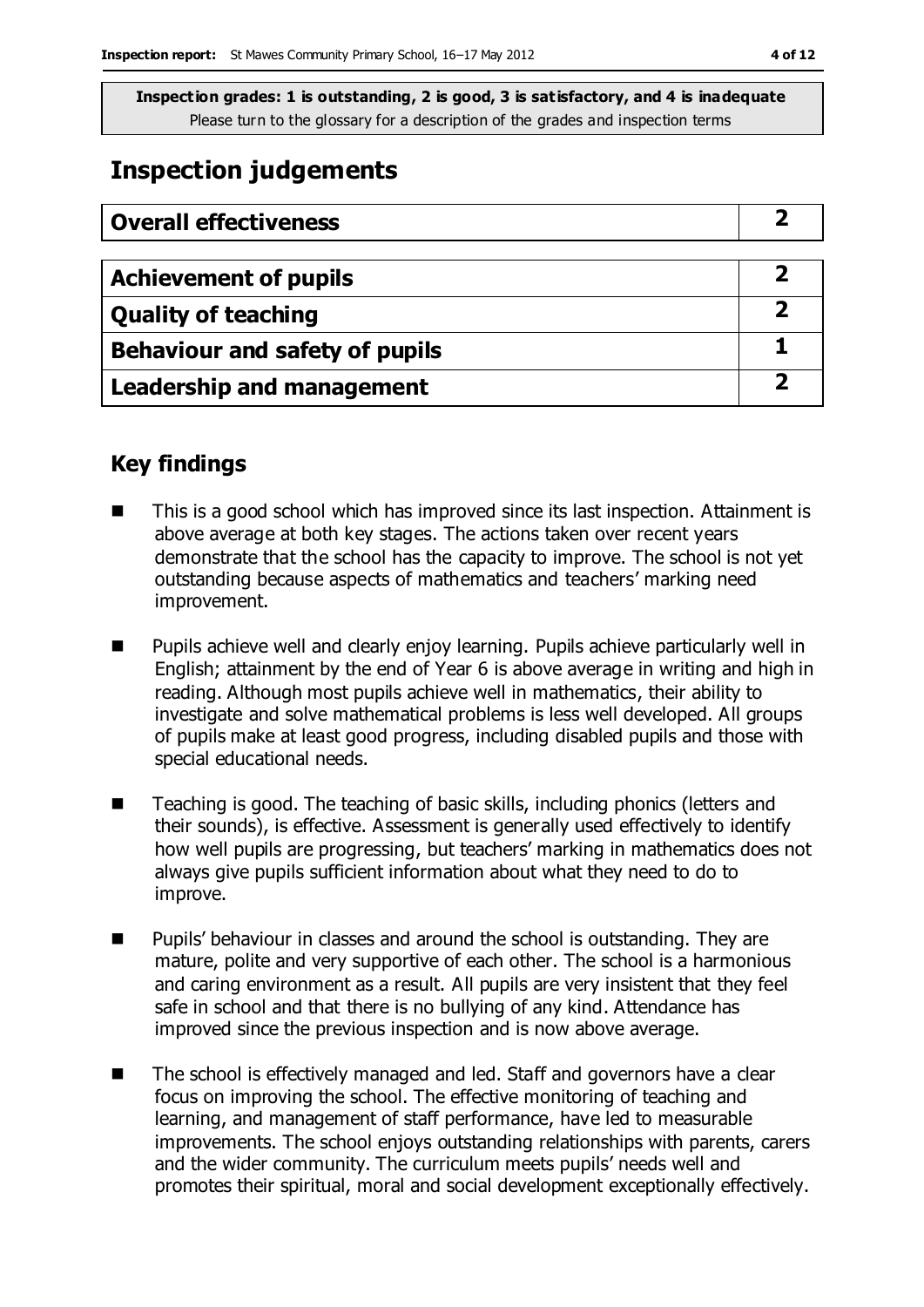#### **What does the school need to do to improve further?**

- $\blacksquare$  Improve pupils' attainment and progress in mathematics by:
	- increasing opportunities for them to investigate and solve mathematical problems
	- ensuring that pupils have sufficient opportunities to apply their mathematical skills in all areas of the curriculum.
- Improve the use of assessment in mathematics, by ensuring that marking consistently indicates what pupils can do to improve their work.

#### **Main report**

#### **Achievement of pupils**

The school's results in national tests are variable because of small year groups, some of which contain a significant number of pupils who have just joined the school or who have special educational needs. However, attainment has risen recently at both key stages and almost all pupils, including disabled pupils and those with special educational needs, are making good progress in relation to their starting points and capabilities.

Children's skills on entry to Reception are typically above expectations for their age, except in communication, language and literacy where skills are broadly average. Attainment in writing and mathematics, for both boys and girls, is above average at the end of Year 2 and Year 6. Pupils known to be eligible for free school meals do as well as their peers. There is no significant difference in the performance of girls and boys. A previously under-attaining group of pupils, currently in Year 3, have made accelerated progress and are now working at the expected level. More-able pupils make good progress at both key stages. Attainment in reading is above average at the end of Year 2 and above average at the end of Year 6.

Progress in all lessons is at least good and sometimes outstanding. Pupils enjoy learning and teachers plan work that they find motivating. Levels of concentration are excellent, leading to accelerated learning. This was particularly true in an outstanding personal, social and health education lesson in Class 1 (Reception and Key Stage 1), where pupils talked in some detail about the qualities of 'good sportsmanship'. They demonstrated good speaking skills when explaining their views about what makes a good sportsperson and their excellent behaviour contributed strongly to rapid learning. Many older pupils read fluently and with excellent understanding of the text, while younger pupils make good use of their phonic skills to tackle unfamiliar words. Older pupils present their written work well and there are some excellent examples of beautifully illustrated poems. Nearly all pupils are making good progress in mathematics and most pupils have good numeracy and data handling skills. However, the school is aware that pupils' ability to investigate and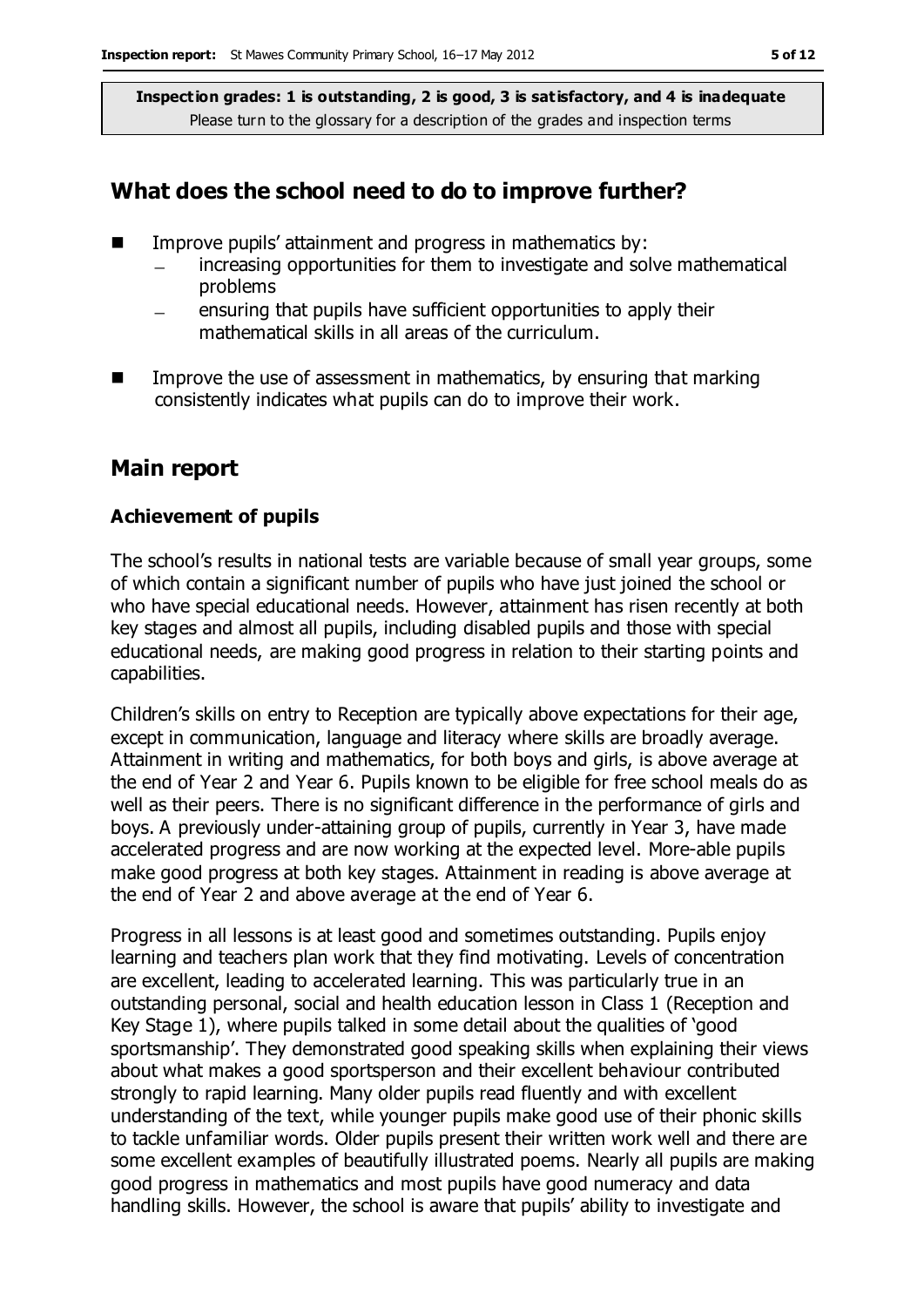solve problems is limited and they do not readily apply their mathematical skills in other aspects of the curriculum.

Children in the Early Years Foundation Stage settle quickly into school life and make good progress in all areas of learning generally exceeding typical expectations by the time they enter Year 1. Children read well and quickly identify rhyming words, for example 'call' and 'ball'. All children are friendly and articulate and demonstrate excellent social skills.

Parents and carers responding to the questionnaire were exceptionally positive and feel that the school meets their children's needs very effectively, enabling them to make good progress. Inspection findings support these positive views.

#### **Quality of teaching**

Teaching is never less than good and sometimes better. Teachers and teaching assistants work together effectively to support all pupils, but especially disabled pupils and those with special educational needs. Teachers use a wide range of teaching methods and make effective use of interactive whiteboards to engage pupils in learning. In an outstanding literacy lesson in Class 2 (Years 3 to 6), the teacher made very effective use of the information pupils had gathered about litter in St Mawes and used this to help them construct formal letters of complaint to the council. There were excellent links with other aspects of the curriculum, including environmental issues. The lesson made an outstanding contribution to pupils' social skills and understanding of good citizenship. The teaching of reading is particularly effective and results in high attainment and the quality of pupils' writing has improved rapidly over the last year.

The work planned by all teachers makes good use of assessment information to ensure it is appropriately challenging for most pupils. In most lessons, pupils are clear about what they are meant to learn and the small steps by which they can measure their own progress. This is assisted by teachers' generally good marking, with helpful comments on how pupils could improve their work, except in mathematics, where marking is sometimes merely a series of ticks. As a result, although pupils are quite clear how they can improve their writing, they are vague about how they can move on to the next level in mathematics.

Teachers promote pupils' personal development exceptionally well through the effective use of discussion to get them to reflect on their own and others' opinions. Through teachers' high expectations, most pupils have an excellent appreciation of right and wrong, and how to behave appropriately with other children and adults. Pupils have a good understanding of the wider world and cultural traditions represented in the United Kingdom.

All parents and carers feel that their children are taught well and are prepared for the next stage of their education. Inspection findings fully support this view. One parent said, 'Teaching has improved so much this year and I am very pleased with the quality of education my child is getting.'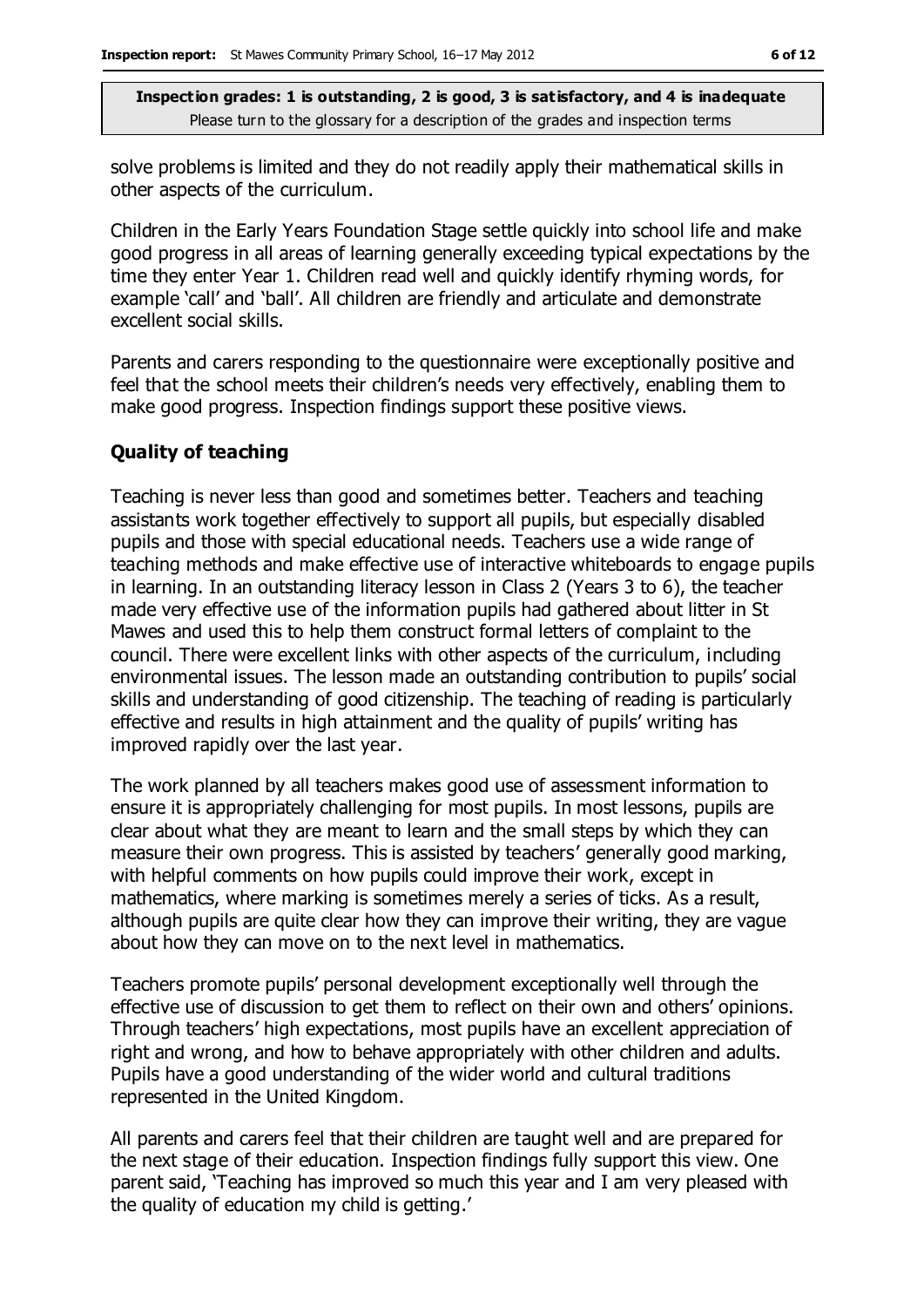#### **Behaviour and safety of pupils**

Pupils' excellent behaviour and very well-developed social skills are outstanding features of the school. The way they typically behave in lessons and around school is almost always exemplary. Pupils are very welcoming and interested in visitors. Their enjoyment is demonstrated by improved attendance and very positive attitudes to learning. Almost all pupils show consideration for others and work and play together harmoniously. All these factors lead to an excellent environment for learning.

School records indicate that there have been no incidents of any kind of bullying or racist behaviour in the last two years. All pupils are insistent that there is no bullying of any kind in the school. Pupils have a clear awareness of the different forms of bullying, including prejudice-based bullying and physical harassment. Pupils are confident that they feel very safe at school and have a good awareness of possible dangerous situations. The school has ensured that pupils are well aware of safe and appropriate use of the internet and how to avoid cyber-bullying.

All pupils, parents and carers agree that behaviour is almost always good and that any bullying is an extreme rarity. All the parents and carers are happy that their children feel safe at school. One pupil commented, 'We always get on so well with each other there never seems to be any problems.' Inspection findings confirm these views.

#### **Leadership and management**

The headteacher, staff and governors have successfully created a happy and caring school, with high aspirations for pupils' achievement and personal development. There is a clear vision and educational direction that are shared by all. The governors know the school's strengths because they are actively involved in monitoring. Although they are extremely supportive and actively challenge the financial aspects of the school, governors have a less secure understanding of the school's academic performance. The current development plan has identified this as an area for development and the school has already taken steps in tackling this issue.

The quality of teaching has improved since the last inspection because of focused professional development, which has resulted in teachers raising their expectations of pupils. The areas for improvement from the last inspection have been tackled successfully; both attendance and standards in spelling have improved. Improvements have also been made in the provision for children in the Early Years Foundation Stage and they have many good opportunities to learn through play in an imaginative and well-designed outdoor area. The school's self-evaluation is clearly focused on the correct priorities and stems from an effective programme of monitoring and analysis. Consequently, the school has the capacity for sustained improvement.

The curriculum is good because it meets the needs of pupils well and plays a major part in engaging them in learning. It is reviewed regularly, most recently to create opportunities for more links across all subject areas. The curriculum also provides an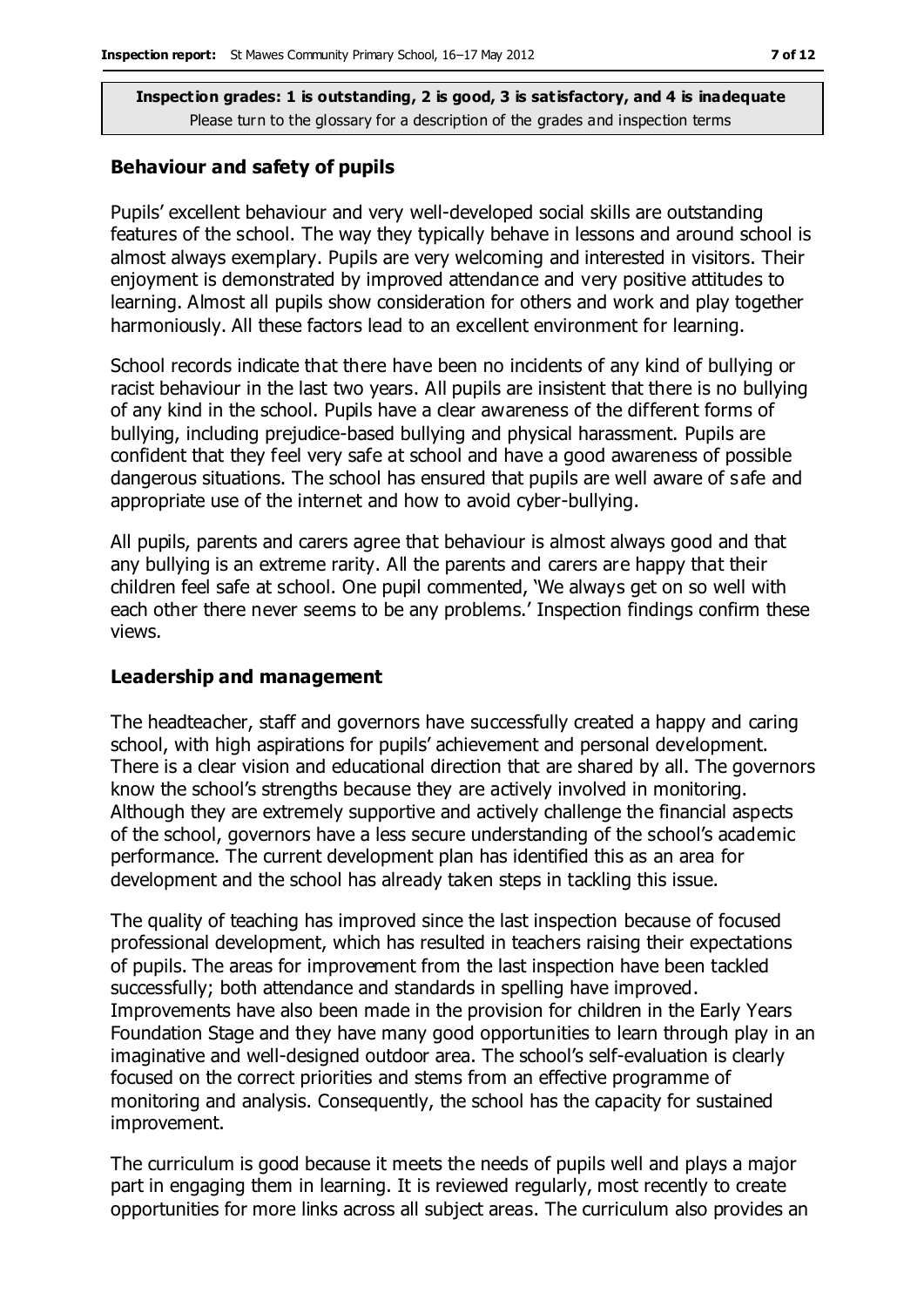excellent platform for promoting pupils' personal development, especially through the focus on developing their social skills. A notable feature is the regular enterprise projects that develop pupils' entrepreneurial skills effectively. The school promotes pupils' spiritual, moral, social and cultural development exceptionally well, leading to their outstanding behaviour and responsible attitudes.

The school is very successful in promoting equality of opportunity and tackling discrimination. Its systems for identifying groups and individuals who need additional support has proved to be successful in providing appropriate strategies to accelerate their learning. Safeguarding procedures are effective and meet statutory requirements.

All parents and carers who responded to the questionnaire say that the school keeps them well informed and responds very well to any concerns raised.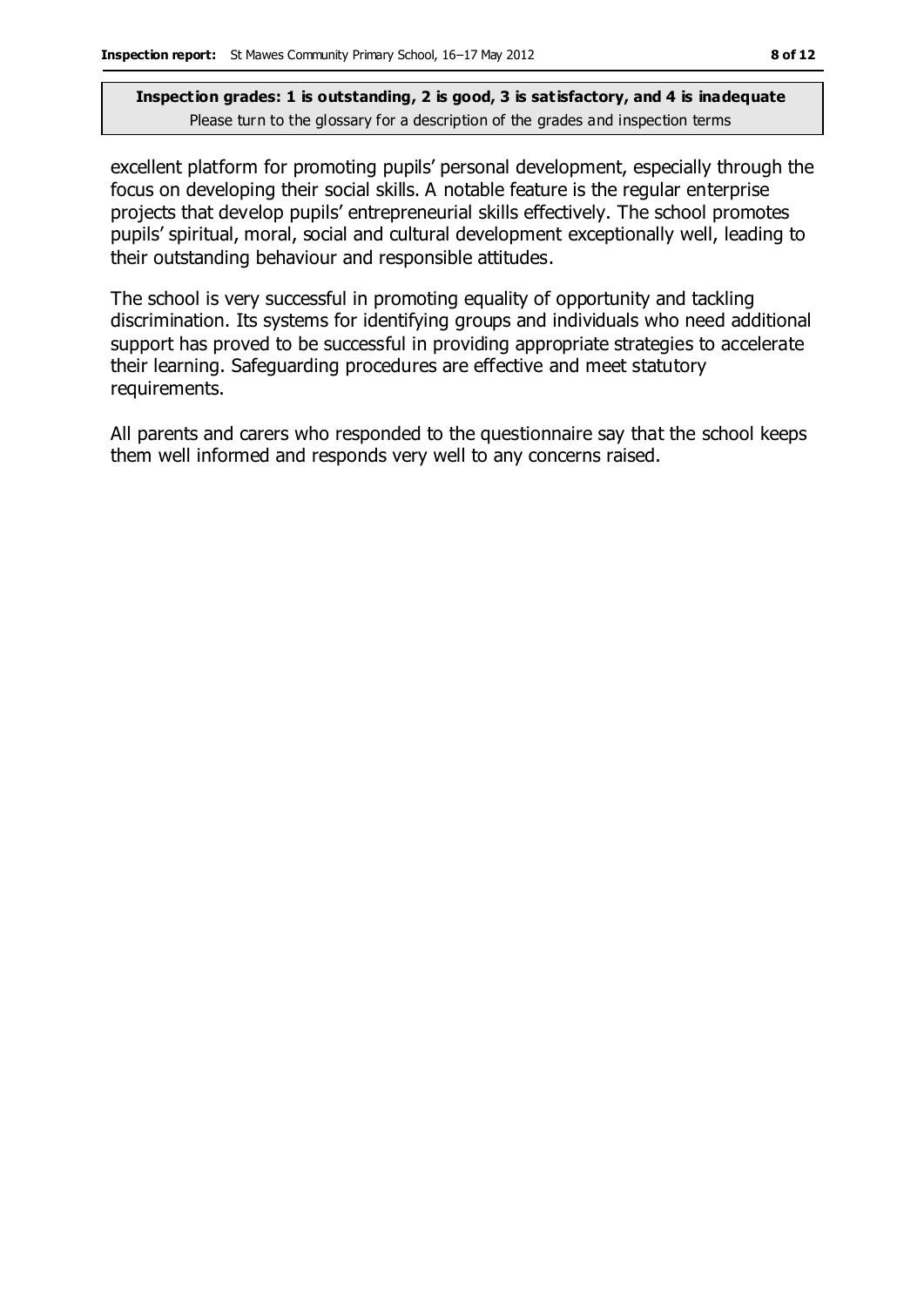## **Glossary**

#### **Grade Judgement Description** Grade  $1$  | Outstanding | These features are highly effective. An outstanding school provides exceptionally well for all its pupils' needs. Grade 2 Good These are very positive features of a school. A school that is good is serving its pupils well. Grade 3  $\parallel$  Satisfactory  $\parallel$  These features are of reasonable quality. A satisfactory school is providing adequately for its pupils. Grade 4  $\parallel$  Inadequate  $\parallel$  These features are not of an acceptable standard. An inadequate school needs to make significant improvement in order to meet the needs of its pupils. Ofsted inspectors will make further visits until it improves.

### **What inspection judgements mean**

### **Overall effectiveness of schools**

|                       |                    |      | Overall effectiveness judgement (percentage of schools) |                   |
|-----------------------|--------------------|------|---------------------------------------------------------|-------------------|
| <b>Type of school</b> | <b>Outstanding</b> | Good | <b>Satisfactory</b>                                     | <b>Inadequate</b> |
| Nursery schools       | 54                 | 42   |                                                         |                   |
| Primary schools       | 14                 | 49   | 32                                                      |                   |
| Secondary             | 20                 | 39   | 34                                                      |                   |
| schools               |                    |      |                                                         |                   |
| Special schools       | 33                 | 45   | 20                                                      |                   |
| Pupil referral        |                    | 55   | 28                                                      |                   |
| units                 |                    |      |                                                         |                   |
| All schools           |                    |      | م -                                                     |                   |

New school inspection arrangements have been introduced from 1 January 2012. This means that inspectors make judgements that were not made previously.

The data in the table above are for the period 1 September to 31 December 2011 and represent judgements that were made under the school inspection arrangements that were introduced on 1 September 2009. These data are consistent with the latest published official statistics about maintained school inspection outcomes (see www.ofsted.gov.uk).

The sample of schools inspected during 2010/11 was not representative of all schools nationally, as weaker schools are inspected more frequently than good or outstanding schools.

Primary schools include primary academy converters. Secondary schools include secondary academy converters, sponsor-led academies and city technology colleges. Special schools include special academy converters and non-maintained special schools.

Percentages are rounded and do not always add exactly to 100.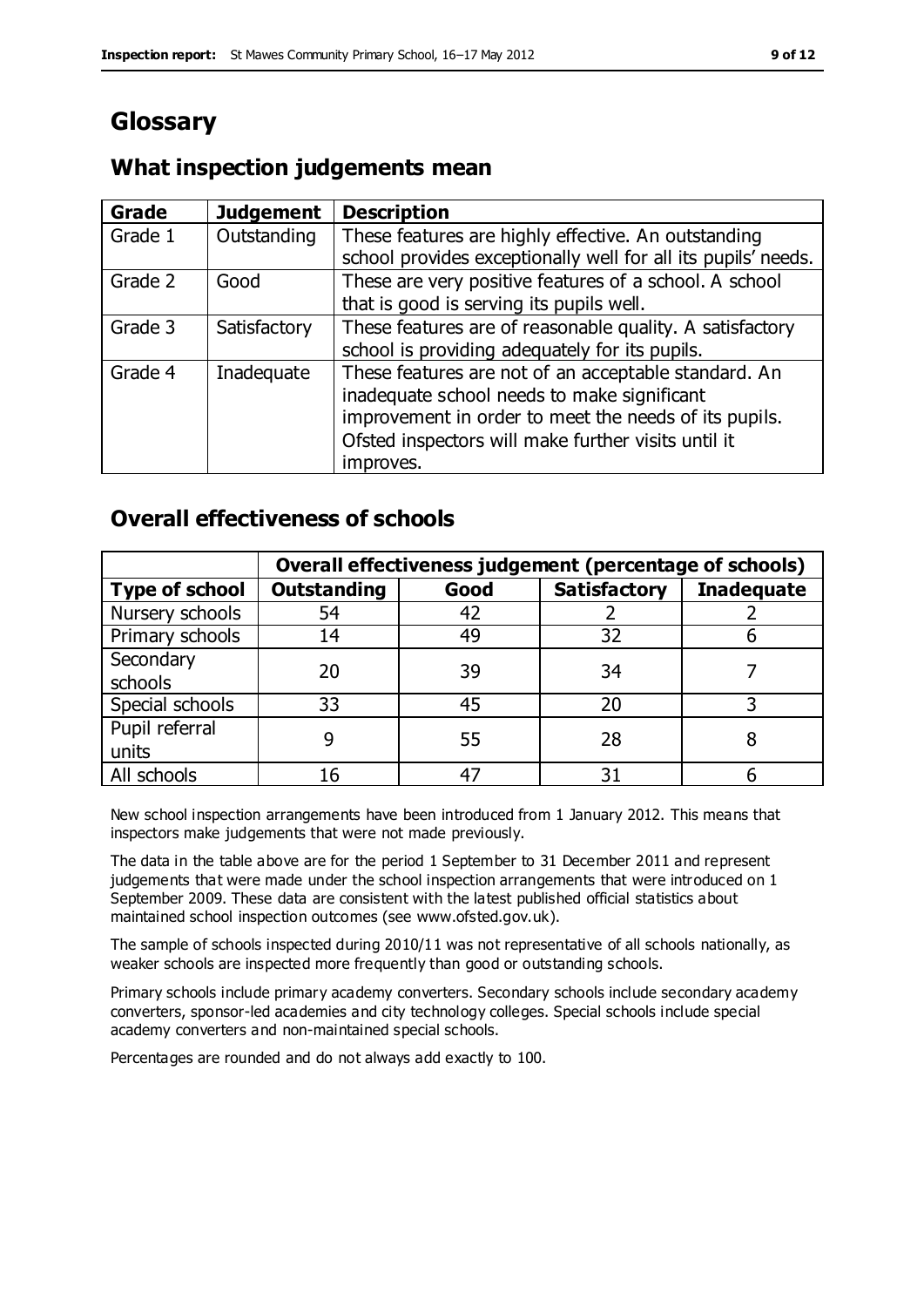## **Common terminology used by inspectors**

| Achievement:               | the progress and success of a pupil in their<br>learning and development taking account of their<br>attainment.                                                                                                        |
|----------------------------|------------------------------------------------------------------------------------------------------------------------------------------------------------------------------------------------------------------------|
| Attainment:                | the standard of the pupils' work shown by test and<br>examination results and in lessons.                                                                                                                              |
| Attendance:                | the regular attendance of pupils at school and in<br>lessons, taking into account the school's efforts to<br>encourage good attendance.                                                                                |
| Behaviour:                 | how well pupils behave in lessons, with emphasis<br>on their attitude to learning. Pupils' punctuality to<br>lessons and their conduct around the school.                                                              |
| Capacity to improve:       | the proven ability of the school to continue<br>improving based on its self-evaluation and what<br>the school has accomplished so far and on the<br>quality of its systems to maintain improvement.                    |
| Floor standards:           | the national minimum expectation of attainment<br>and progression measures.                                                                                                                                            |
| Leadership and management: | the contribution of all the staff with responsibilities,<br>not just the governors and headteacher, to<br>identifying priorities, directing and motivating staff<br>and running the school.                            |
| Learning:                  | how well pupils acquire knowledge, develop their<br>understanding, learn and practise skills and are<br>developing their competence as learners.                                                                       |
| Overall effectiveness:     | inspectors form a judgement on a school's overall<br>effectiveness based on the findings from their<br>inspection of the school.                                                                                       |
| Progress:                  | the rate at which pupils are learning in lessons and<br>over longer periods of time. It is often measured<br>by comparing the pupils' attainment at the end of a<br>key stage with their attainment when they started. |
| Safety:                    | how safe pupils are in school, including in lessons;<br>and their understanding of risks. Pupils' freedom<br>from bullying and harassment. How well the school<br>promotes safety, for example e-learning.             |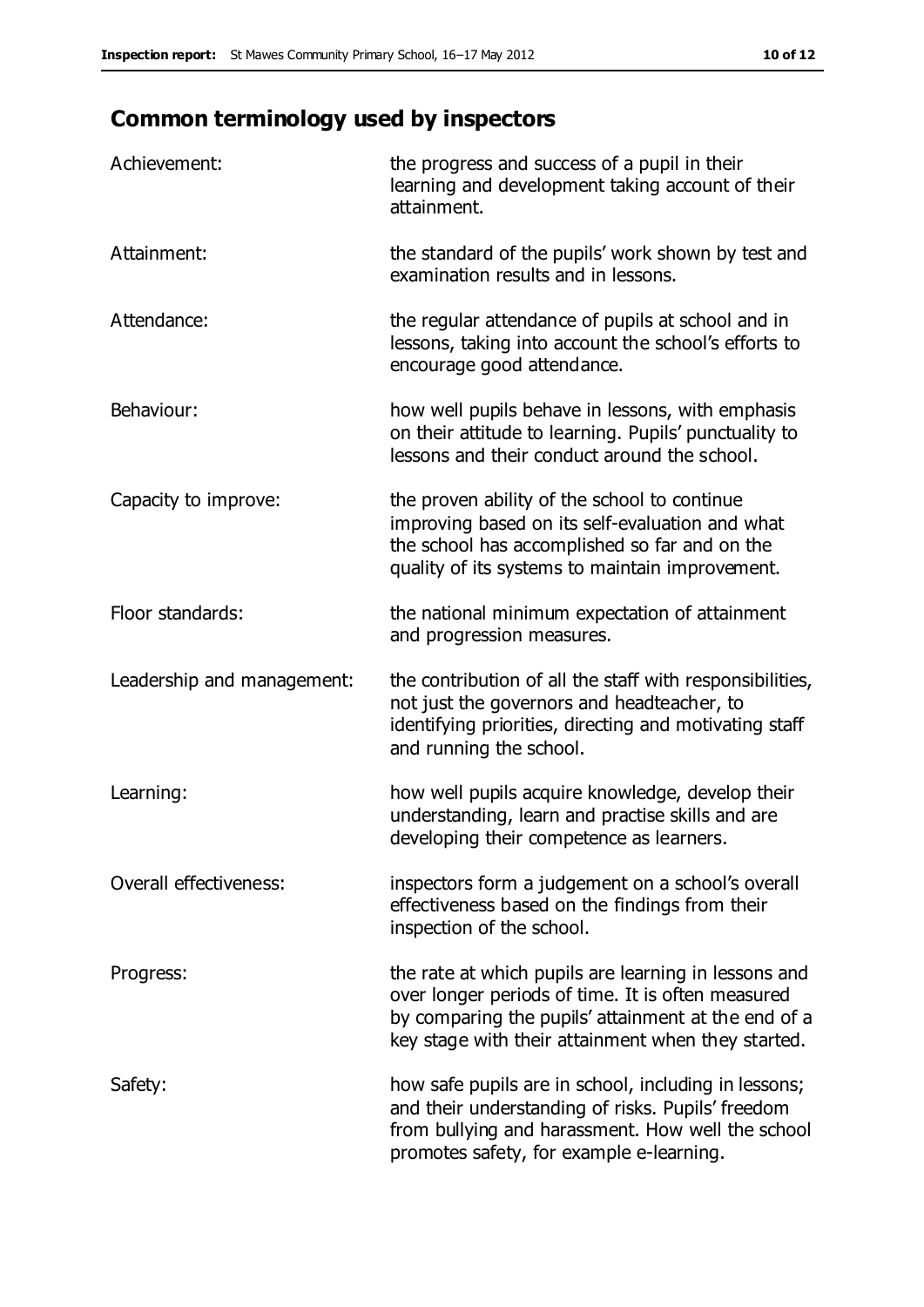#### **This letter is provided for the school, parents and carers to share with their children. It describes Ofsted's main findings from the inspection of their school.**



18 May 2012

Dear Pupils

#### **Inspection of St Mawes Community Prinary School, St Mawes, Truro TR2 5BP**

I want to start by thanking you for welcoming me on my recent visit. This letter is to tell you what I found out. I was very impressed with your excellent behaviour and polite manners. Thank you for telling me about your work, filling in the questionnaires and telling me what it is like to be a pupil at your school. Yours is a good school that has improved over the last few years. You all make good progress, including those who find learning difficult, and achieve good standards, especially in reading. Teaching is good and your teachers provide you with interesting lessons, which you all said you enjoy. The adults help you to grow up well, to learn how to keep safe and to care for each other.

Your teachers and the school's governing body are all working to make your school even better. I know that you work hard in mathematics and you have good number skills. However, I have asked your teachers to help you use what you have learned in mathematics in your topic work and to learn how to investigate and solve problems. You can help by thinking hard about how mathematics plays an important role in everyday life and by using your number skills effectively. Another thing I noticed was teachers did not always tell you how to improve your work in your mathematics books. I have asked them to give you better guidance on what to do to improve when they mark you work. You can then see how to do better.

The important things to remember are to carry on working hard, always doing your best and continue getting on very well with each other. You have my best wishes for the future.

Yours sincerely

Stephen Dennett Lead inspector